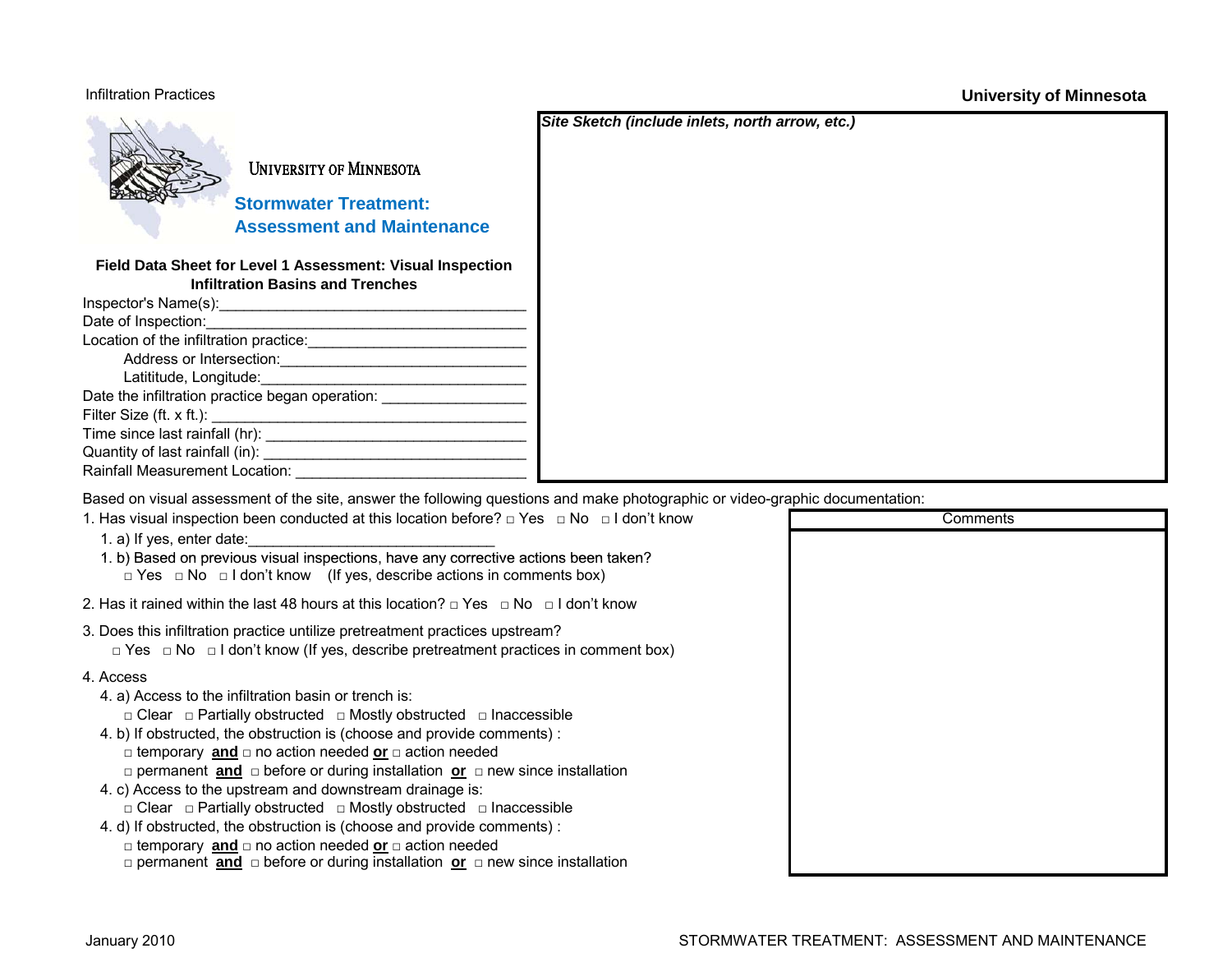Infiltration Practices

## 5. Inlet Structures

5. a) How many inlet structures are present?  $\Box$  0  $\Box$  1  $\Box$  2  $\Box$  3  $\Box$  4  $\Box$  5  $\Box$  > 5

5. b) Are any of the inlet structures clogged? (If yes, mark location on site sketch above and fill in boxes below with items causing clogging (ie. debris, sediment, vegetation, etc.)

|                | Inlet $#$ : | $I$ Inlet #: | Inlet $#$ : | Inlet $#$ : | Inlet $#$ : |
|----------------|-------------|--------------|-------------|-------------|-------------|
| Partially      |             |              |             |             |             |
| Completely     |             |              |             |             |             |
| Not Applicable |             |              |             |             |             |

5. c) Are any of the inlet structures askew or misaligned from the original design or otherwise in need of maintenance? (if yes, write in reason: frost heave, vandalism, unknown, etc.)

| .       |             | _____       | .<br>____               | ______              | ____  |
|---------|-------------|-------------|-------------------------|---------------------|-------|
|         | 'nle∟<br>π. | Inlet<br>π. | Inlet<br>$^{\pi}$<br>π. | ılnlet.<br>±۰<br>π. | Inlet |
| Reasonl |             |             |                         |                     |       |

- 6. Is there standing water in the filtration practice?  $\Box$  Yes  $\Box$  No
	- 6. a) If yes, does the water have:
		- $\square$  Surface sheen (from oils or gasoline)
		- $\Box$  Murky color (from suspended solids)
		- $\Box$  Green color (from algae or other biological activity)
		- $\Box$  Other (describe In comment box)
- 7. Is there evidence of illicit storm sewer discharges?
	- □ Yes □ No □ I don't know (if yes, describe in comment box)
- 8. Does the infiltration basin or trench smell like gasoline or oil?  $\Box$  Yes  $\Box$  No

9. What is the approximate percentage of vegetation coverage in the practice? \_\_\_\_\_\_\_\_ %

- 10. Are there indications of any of the following in the infiltration practice? (If yes, mark on site sketch)
	- $\Box$  Sediment deposition that will significantly impede infiltration
	- $\Box$  Erosion or channelization
	- $\Box$  Bare soil or lack of healthy vegetation significantly different from the original design
	- $\Box$  Litter or debris
	- $\Box$  Standing water more than 48 hours after the end of the most recent runoff event
	- □ Other
	- $\neg$  No
	- 10. a) If sediment deposition is evident, what is the source?
		- $\Box$  Erosion or channelization inside the infiltration practice
		- $\Box$  Erosion or channelization outside the infiltration practice
		- $\Box$  Construction site erosion
		- □ Other
		- □ Unknown

**University of Minnesota**

**Comments**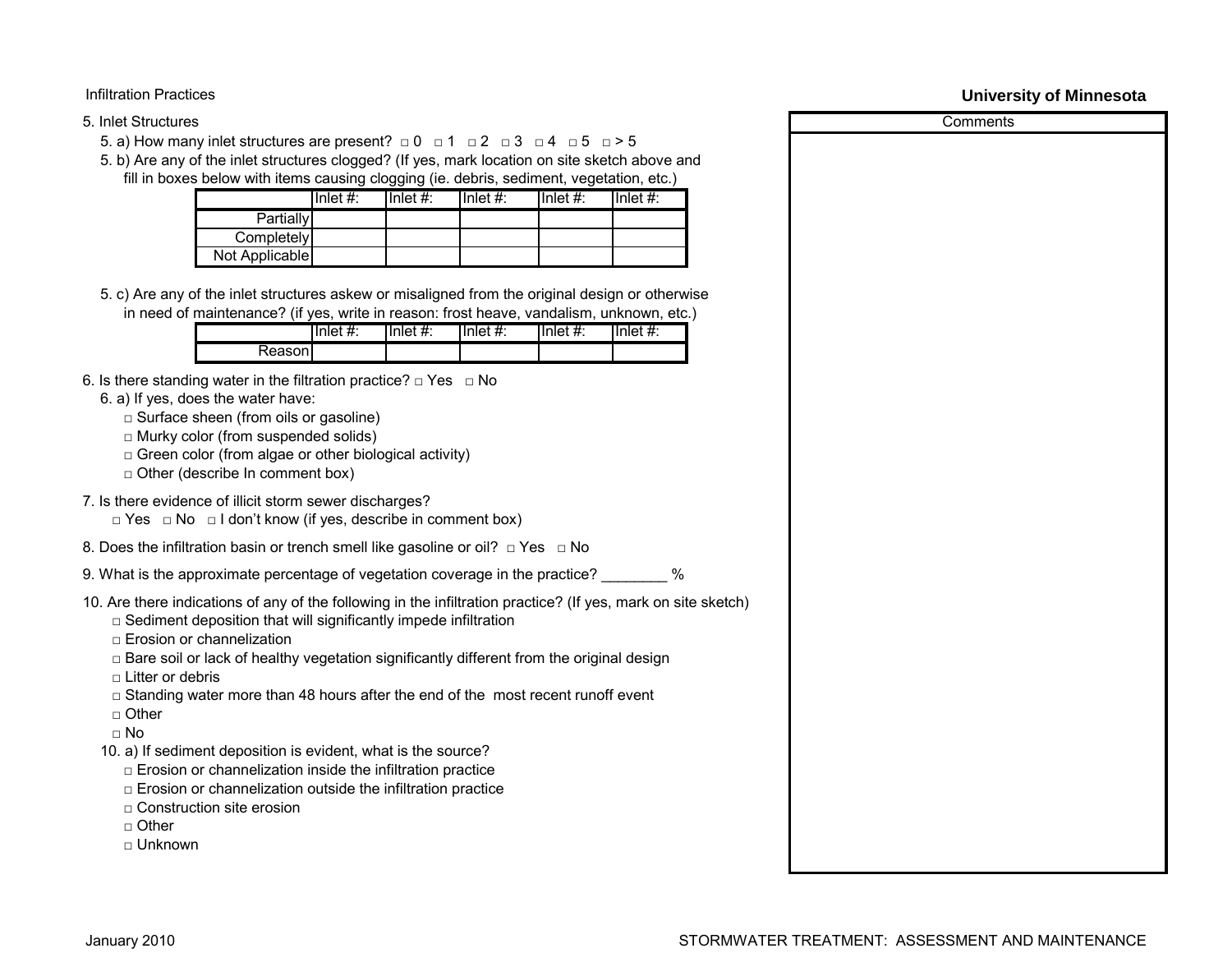## Infiltration Practices

11. Are there indications of any of the following on the banks of the infiltration basin or trench:

- □ Erosion or channelization
- □ Soil slides or bulges
- □ Excessive animal burrows
- □ Seeps and wet spots
- □ Poorly vegetated areas
- □ Trees on constructed slopes

12. Is the bottom of the infiltration basin or trench covered with a layer of silts and/or clays?

□ Yes □ No

- 13. Are any overflow structures clogged? □ No □ Partially □ Completely □ NA
	- 13. a) If yes, specify the clogging material (i.e. debris, sediment, vegetation, etc.) in the box below.

|                  | Outlet #: $\vert$ Outlet #: $\vert$ Outlet #: |  |
|------------------|-----------------------------------------------|--|
| Material         |                                               |  |
| Partial or Comp. |                                               |  |

13. b) Are any of the overflow structures askew or misaligned from the original design or otherwise in need of maintenance? (if yes, write in reason: frost heave, vandalism, unknown, etc.)

|         | <b>Outlet #:</b> $\bullet$ Outlet #: $\bullet$ Outlet #: |  |
|---------|----------------------------------------------------------|--|
| Reasonl |                                                          |  |

- 14. Inspector's Recommendations. When is maintenance needed?
	- □ Before the next rainfall
	- □ Before the next rainy season
	- □ Within a year or two
	- □ No sign that any is required

## **University of Minnesota**

Comments